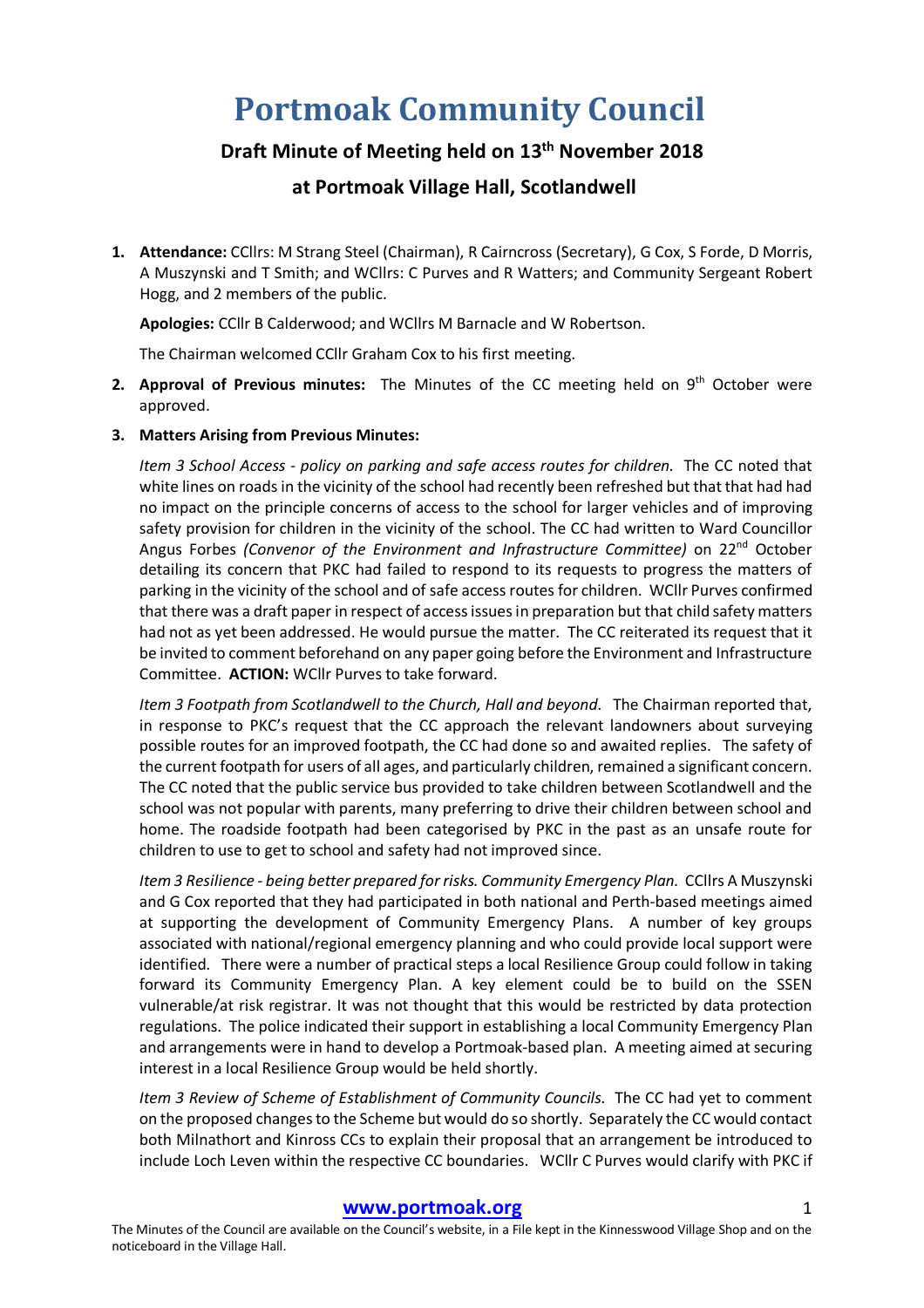there were any difficulties in pursuing that goal. **ACTION:** for the CC and WCllr C Purves to take forward.

*Item 3 Moss Road Car park.* The Chairman would take forward matters in pursuit of securing title to this car park.

- **4. Whitecraigs redundant land plots:** Approximately 8 or so plots across the Whitecraigs estate which had remained in the ownership of A & J Stephen had, with the departure of A & J Stephen, been transferred to the ownership of PKC. There was a commitment that PKC would be responsible for their maintenance. The plots were diverse in nature and the maintenance programme, which would start in the spring, would have to reflect that diversity. The CC would approach PKC to identify an officer who would meet with the Whitecraigs residents to explain the maintenance programme. **ACTION:** Portmoak CC.
- **5. Community Investment Fund, 2018/19 2019/20.** The CC noted the opportunity to apply by February for a grant of up to £50,000 in each two years to fund or part fund projects within the Kinross-shire Ward. The Kinross Action Partnership would determine the disbursement of the funds. The CC recognised that a priority could be to improve rural transport. As this was likely to be a pan Kinross-shire provision it would support such an initiative. Separately CCllr S Forde would look at the possibility of providing a local/Portmoak bus including costings which could also undertake school transport. **ACTION:** PCC to advise ward councillors of the CC's support for any pan Kinross-shire project aimed at improving local transport; and CCllrs S Forde to look further at local initiatives.
- **6. Portmoak Cemetery:** how to respond to community interest. The current Portmoak cemetery was now full. Yet there was continuing interest in being buried in Portmoak. **ACTION:** The Chairman would pursue the matter with PKC.
- **7. Reports:**
	- 1. **Police:** The CC welcomed Community Sergeant Robert Hogg. He reported that there had been little local crime but that rural and agricultural crime was at a significant level across the border in Fife. Residents should be vigilant and not invite theft. The police would welcome being contacted about suspicious vehicles and could respond quickly. In doing so always, if at all possible, record the vehicle's registration number. Resilience: The police would cooperate with and support the development of a Kinross Community Emergency Plan. The CC noted the Area Commander Bulletins of 10th, 17th, 24th and 31st October, and of 7th November.
	- 2. **Treasurer:** The balance at the month ending 31st October was £655.00 in the General Account; and £1,144.12 in the Michael Bruce Way Account giving a total of £1,799.12. The new "Holding Account" No. 3 held £1, 500.00.
	- 3. **Planning:** to include:
		- *New applications*:
		- a) *18/01808/FLL* Cobbleside, The Cobbles Kinnesswood. Installation and replacement of Windows and doors. No comment.
		- *Progress with Developments:*
		- a) *17/02227/FLL.* Levenmouth, Scotlandwell**.** Erection of two houses. The CC had written to WCllr Roz McCall *(Convenor, Planning and Development Management Committee*) on 12th April 2018 but had yet to receive a substantive reply. The matter concerned the CC's view that the planning decision should have been made by the Planning and Development Management Committee and not delegated to a planning officer. **ACTION:** WCllrs would pursue a response from the Convenor.